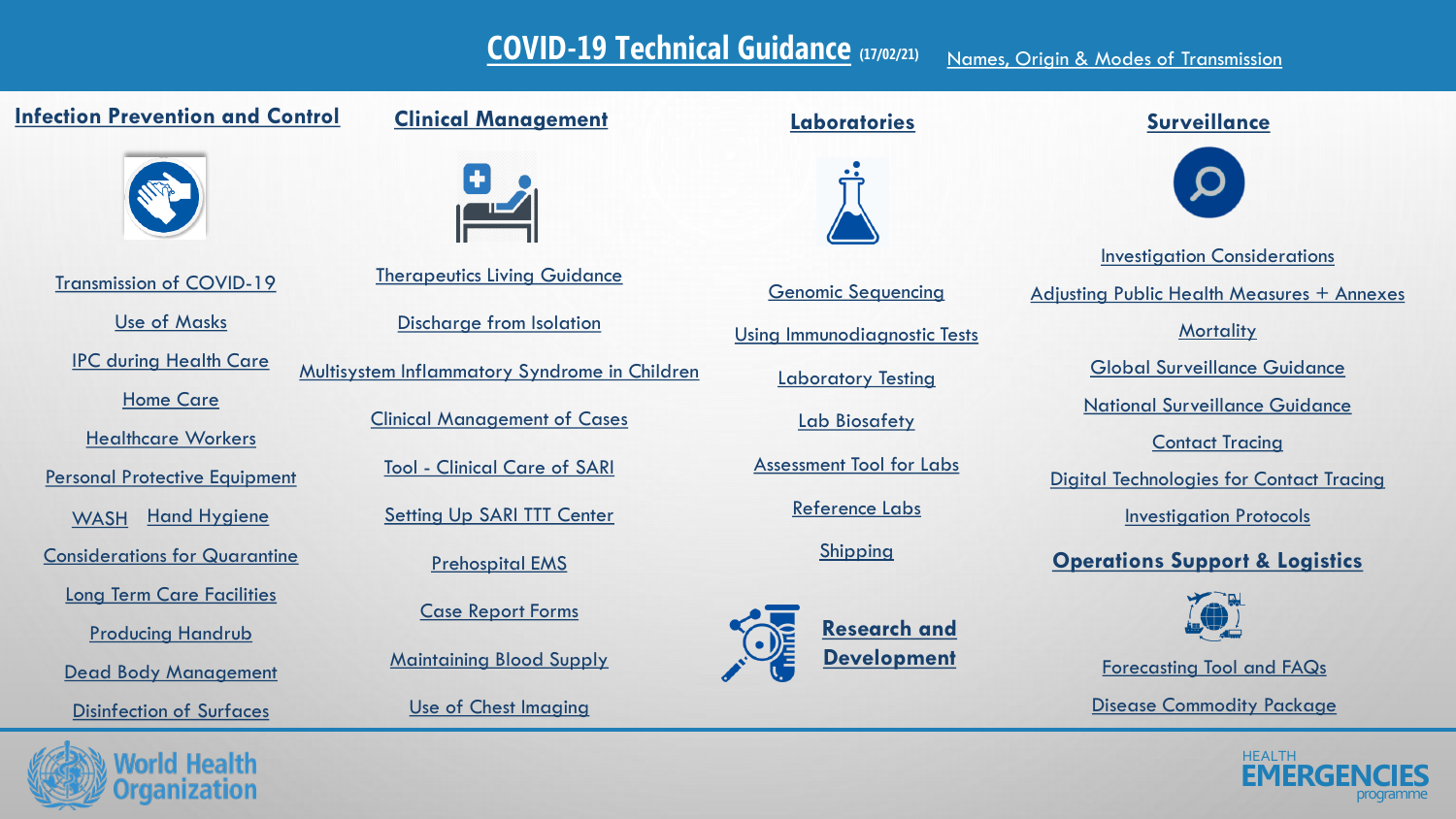## **[COVID-19 Technical Guidance](https://www.dropbox.com/sh/zx5fm4j4pw5vpi5/AAAGndVQTJFBo0XodRphtQrRa?dl=0)**

| <b>Essential Health Services</b>             | <b>Preparedness, Readiness and POEs and Mass Gatherings</b>                |                                                                      | <b>RCCE</b>                            | <b>Other</b>                                  |
|----------------------------------------------|----------------------------------------------------------------------------|----------------------------------------------------------------------|----------------------------------------|-----------------------------------------------|
|                                              | <b>Response</b>                                                            |                                                                      |                                        | <b>Sectors &amp; Settings</b>                 |
| <b>Health Service Capacity Assessment</b>    |                                                                            | <b>International Travel and Travel Advice</b>                        | <b>Action Plan Guidance</b>            | <b>Transport</b>                              |
| <b>Health Workforce</b>                      | <b>Investing in Preparedness</b><br><b>Critical Actions</b>                | <b>Controlling Spread at Ground Crossings Readiness and Response</b> |                                        | <b>Humanitarian Settings</b><br>The Workplace |
| <b>Medical Equipment</b>                     | <b>Adjusting PH Measures + Annexes</b>                                     | <b>Management at POEs</b><br><b>Mass Gatherings RA Tool</b>          | <b>RC Package for HCFs</b>             | Accommodation                                 |
| <b>Long Term Care Facilities</b>             | <b>Preparedness for Natural Disasters</b><br><b>Preparedness in Cities</b> | <b>Aviation Sector</b>                                               | <b>Mental Health</b>                   | Camps                                         |
| <b>Maintaining Essential Health Services</b> | <b>SPRP</b>                                                                | <b>Maritime Sector</b>                                               | <b>Social Stigma</b>                   | <b>Non-Camp Settings</b>                      |
| <b>Mass Vaccination Campaigns</b>            | <b>Capacity Review Tool and Intra-Action Reviews</b>                       | <b>Sport Events</b>                                                  | <b>The Vulnerable</b>                  | <b>Prisons and Detention</b>                  |
| <b>Community HC and Outreach Services</b>    | <b>Drugs and Vaccines</b>                                                  | $\overline{\mathcal{P}}$<br><b>Gender</b>                            |                                        | <b>Schools</b>                                |
| <b>Oral Health Services</b>                  | <b>Therapeutics</b><br>Corticosteroids                                     | $\sum_{i=1}^n$<br><b>Smoking</b>                                     | <b>Violence against the Vulnerable</b> | <b>Food Safety</b>                            |
| <b>Global Supply Chain Catalogue</b>         | <b>ACE Inhibitors</b>                                                      | ÄT<br><b>Alcohol</b>                                                 | <b>SMS to Public</b>                   | <b>Breastfeeding</b>                          |

**World Health**<br>Organization